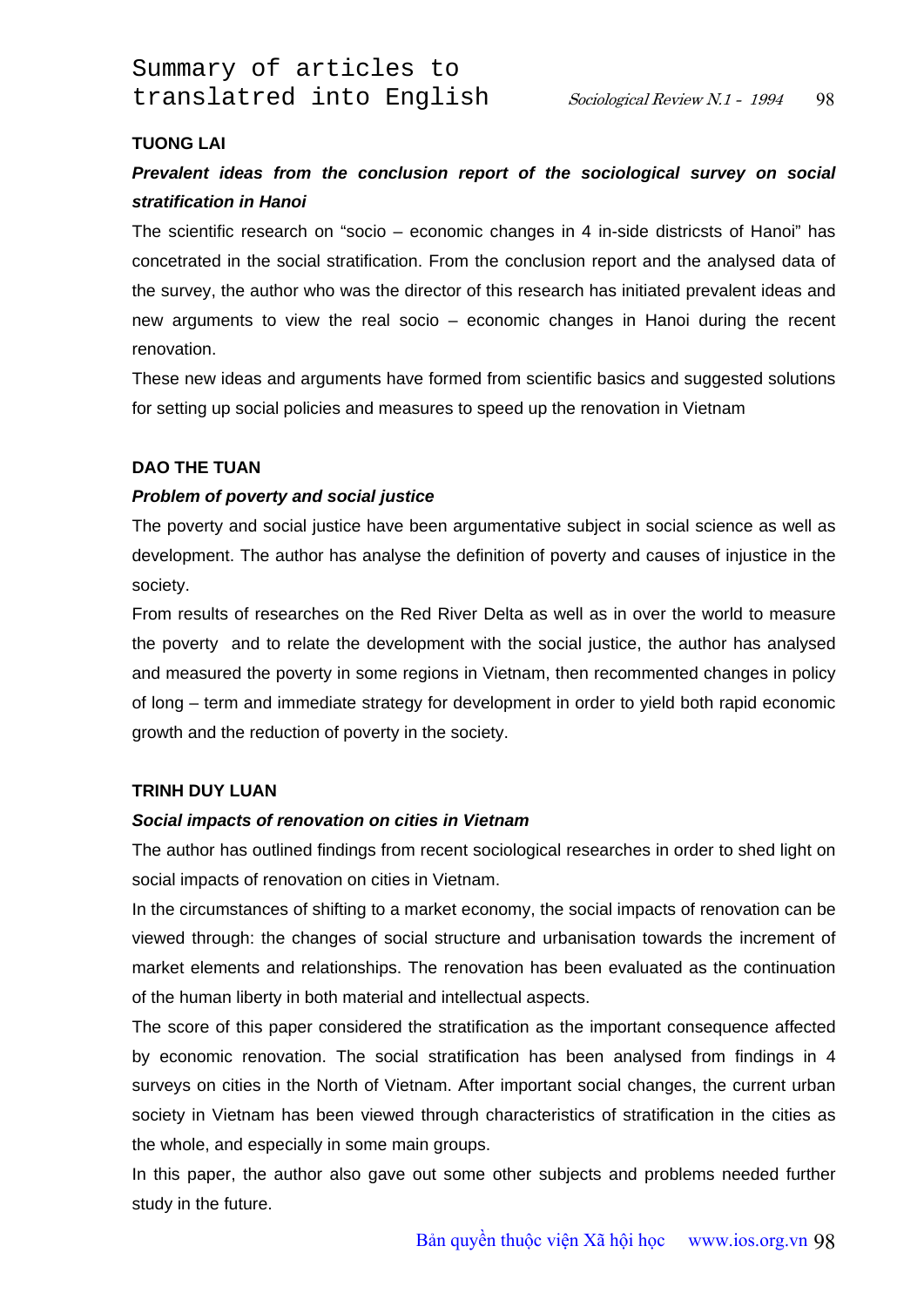Summary of articles to translatred into English Sociological Review N.1 - 1994

### **VU PHAM NGUYEN THANH**

#### *Viewing the lives of intellectuals from a socio – economic survey in Hanoi*

Using data in the survey on socio – economic changes in 4 in – side districsts of Hanoi (May, 1992 in 127 intellectual households of 809 studies households), the author has analysed the lives of intellectuals in Hanoi through data on properties, housing conditions, and income... in comparision with other groups. The findings in this paper reconfirmed that the living conditions of intellectuals were low and not responded to the charateristics of their works. The author also analysed the thoughts as well as the concerns of intellectuals upon the

renovation. There must be a new mechanism to train, to encourage the intellectuals in Vietnam.

The role and the adaptability of intellectuals in Hanoi as well as in other major cities in Vietnam must have further studies in the future. This would be much significant in order to use their knowledges for the development in the future.

### **TO DUY HOP**

### *Vietnam rural society – some findings and recommendations.*

From a collaborating works between Vietnamese and foreign experts in the 1960s "sociological research on rural development in the South – East Asia", the author has analysed recommedations of this research applied to the rural areas of Vietnam.

In the 1970s, the workers of F. Houtart and G.Lemercinier entitled "Hai Van – a commune in Vietnam" has contributed to studies on the transitional period and hypotheses for researches on the development of rural areas under the socialist system.

However, studies in 1980s and 1990s, especially by the rural section of the Institute of Sociology, have connected with the reality of economic renovation. The new transitional period has created the new mdernisation in the rural areas. The new findings in rural areas reconfirm the guide – lines for studies at present as well as in the future.

### **PHAM BICH SAN**

#### *The Red river delta: Population growth and environment problems*

The forecast of the development in the Red river delta will be very interested from that of ownership, especially the right of land use, affected the population growth rate in the future. Three levels of the right of use of production means in the future have been viewed: 1) A clear right of use of production means; 2) A better right of use of production means; 3) A moderate right of use of production means as at prensent. The 1<sup>st</sup> level will eliminate the population growth in 2002 – 2003, the 2<sup>nd</sup> level will eliminate the population growth after the 2005, and the  $3<sup>rd</sup>$  level won't help to resolve the population problems.